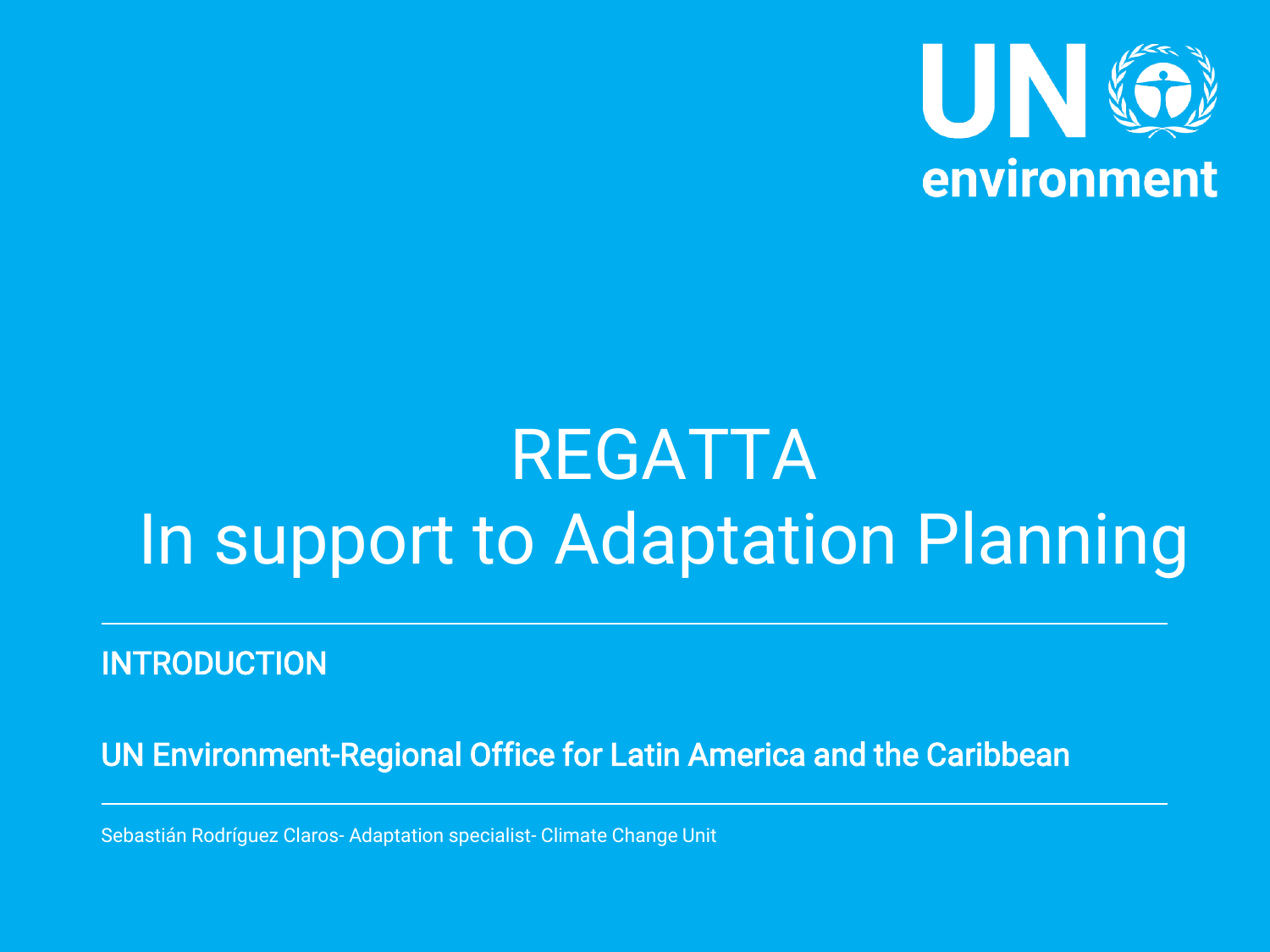

### Main goal

Strengthen the capacities and knowledge exchange of climate change technologies and adaptation and mitigation experiences in Latin America and the Caribbean.

#### **Scope**

Latin America and the Caribbean | + 4000 members > 100 Virtual seminars on issues related to adaptation and mitigation 2 ACTIVE Communities of practice active in adaptation

### Processes: What is the most effective mechanism?

**Partnerships:** REGATTA has leveraged an average of \$2 dollars to every one \$1 dollar it invested in project activities, in the form of in-kind contributions from a range of 15 partner organizations.

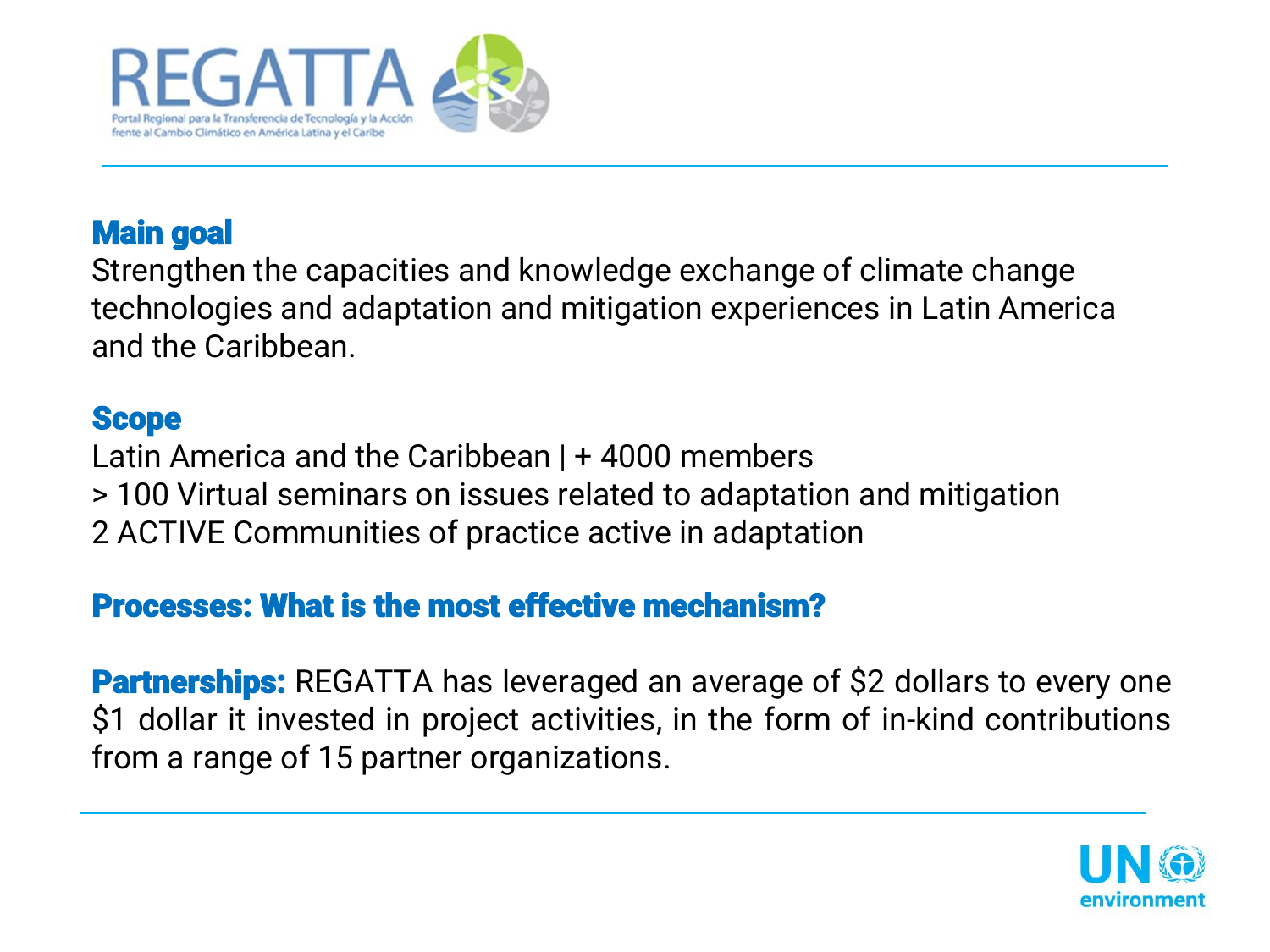### Knowledge Management



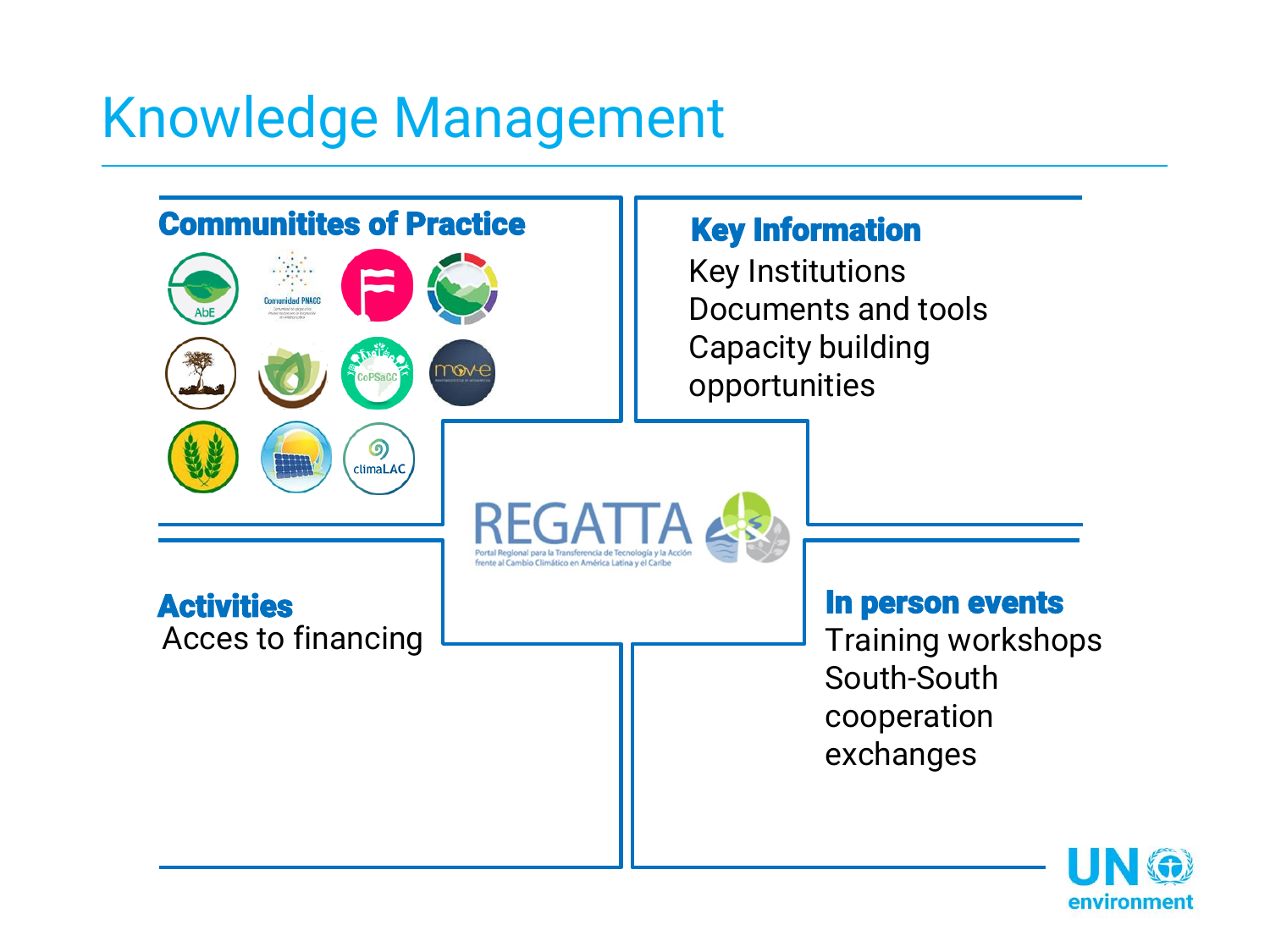## Communities of Practice

### Public:

Who uses the information and for what purpose?

Policy and decision makers, legislators, planners, practitioners at national and regional levels, as well as the scientific community and technical institutions.



#### Contents:

What are the criteria for choosing the topics for regional knowledge sharing?

- Clear intention to respond to the needs voiced by the countries in the region. Continued dialogue: facilitates the identification of needs/gaps
- Alignment with Paris Agreement, PoW and other regional priorities: NAPs, EbA, health and climate change

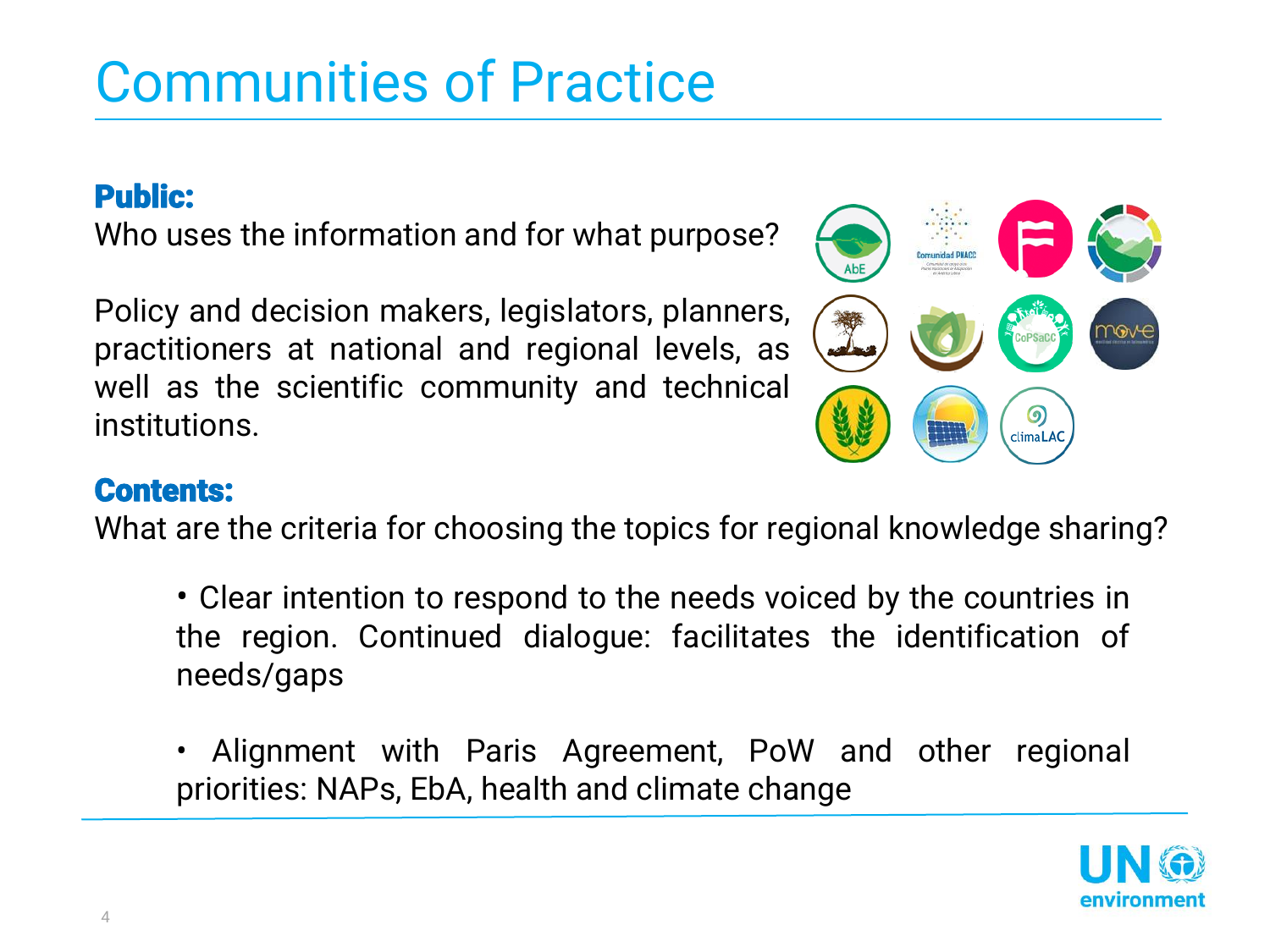### NAPs Community of Practice

Objective: Space to share knowledge, experiences and strengthen capacities

#### Benefits:

Webinars in Spanish, English in more tan 18 topics.

Meetings and in-person events

Virtual training and document library

Released: December 2016

www.cambioclimatico-regatta.org http://comunidadpnacc.com/es/



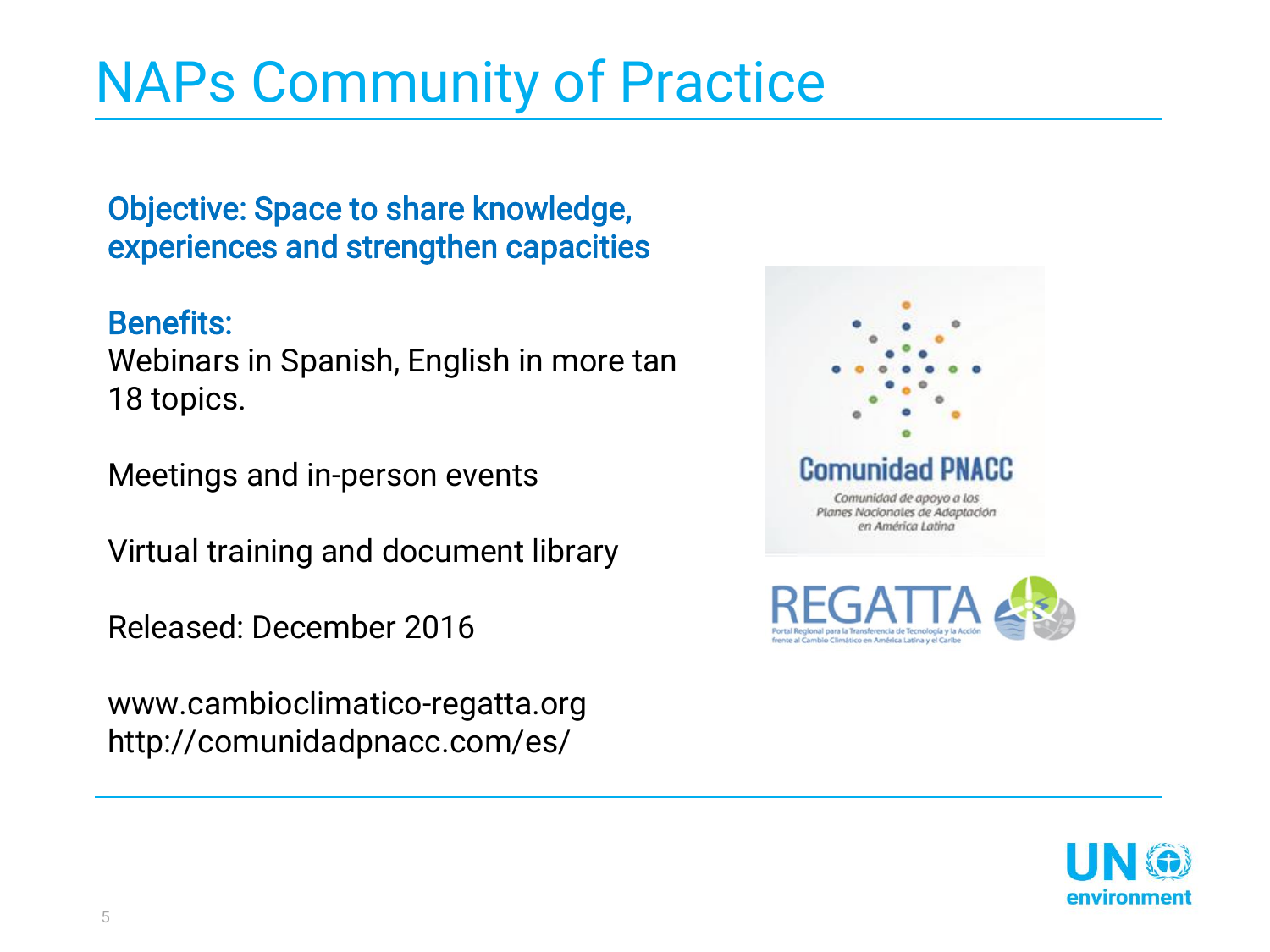## EbA Community of Practice



### Objective: Knowledge management and strengthening of capacities in Ecosystem based Adaptation.

Create a network of professionals who exchange knowledge and experiences in ecosystem-based adaptation in the region.

Phases of the community 2014 | Introduction - AbE in different regions 2015 | South-South Cooperation - Expansion to other regions 2016 | Compilation of lessons learned

> 3000 members of the community

http://comunidadpnacc.com/es/

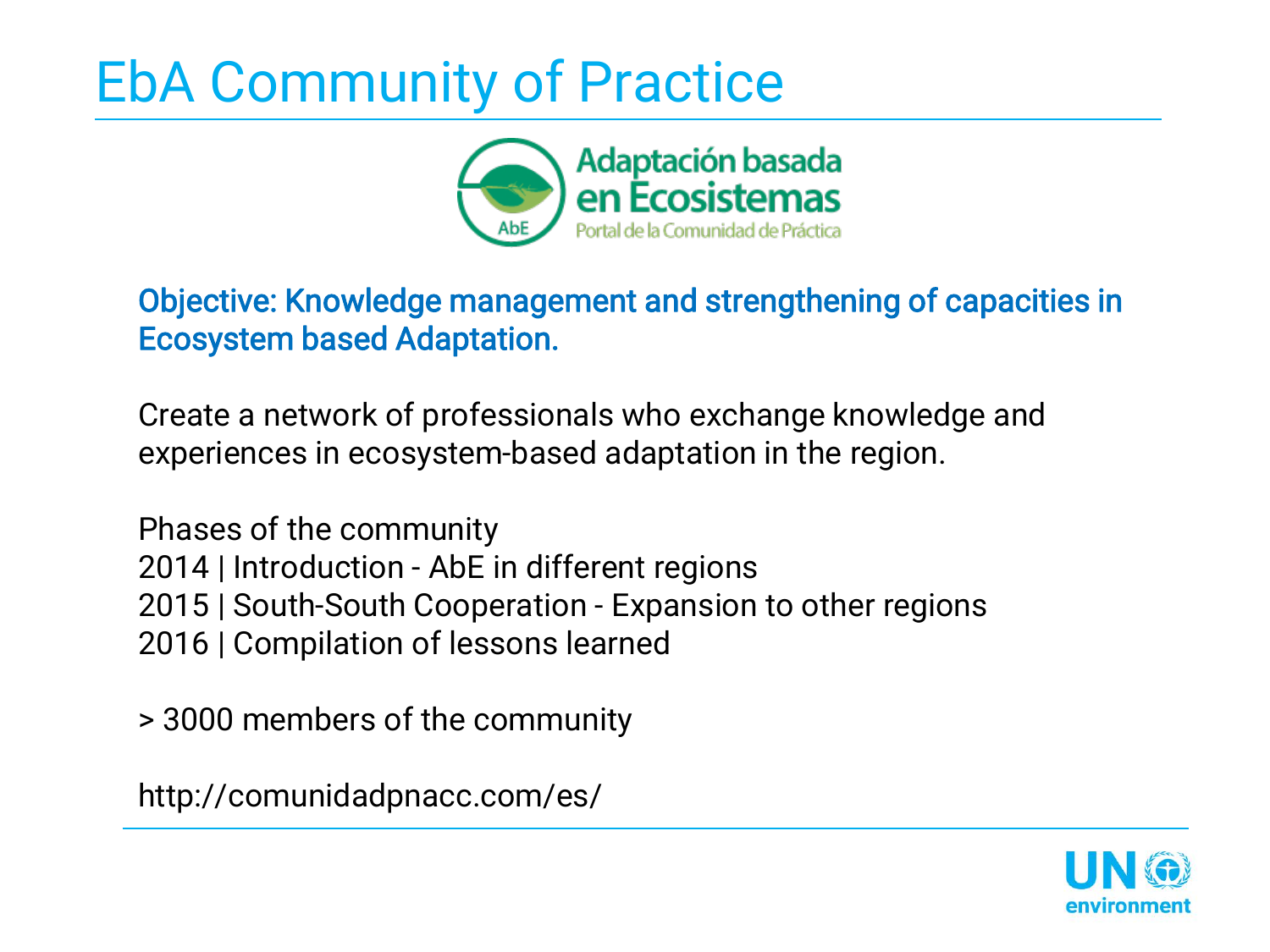## How do we do it: 1. Facilitate access to financing

#### **Activities**

- UN Environment works with countries around the world in the formulation of proposals to access financing to support adaptation planning, including the elaborate Adaptation Plans through the Readiness Program of the GCF
- The proposals contemplate **activities** such as:
	- Preparation of specific studies (e.g. vulnerability analysis, cost-benefit analysis).
	- Conducting workshops and consultations (participatory and transparent process, which integrates cross-cutting issues such as gender and indigenous peoples).
	- Drafting of the plan itself, including a financing strategy.

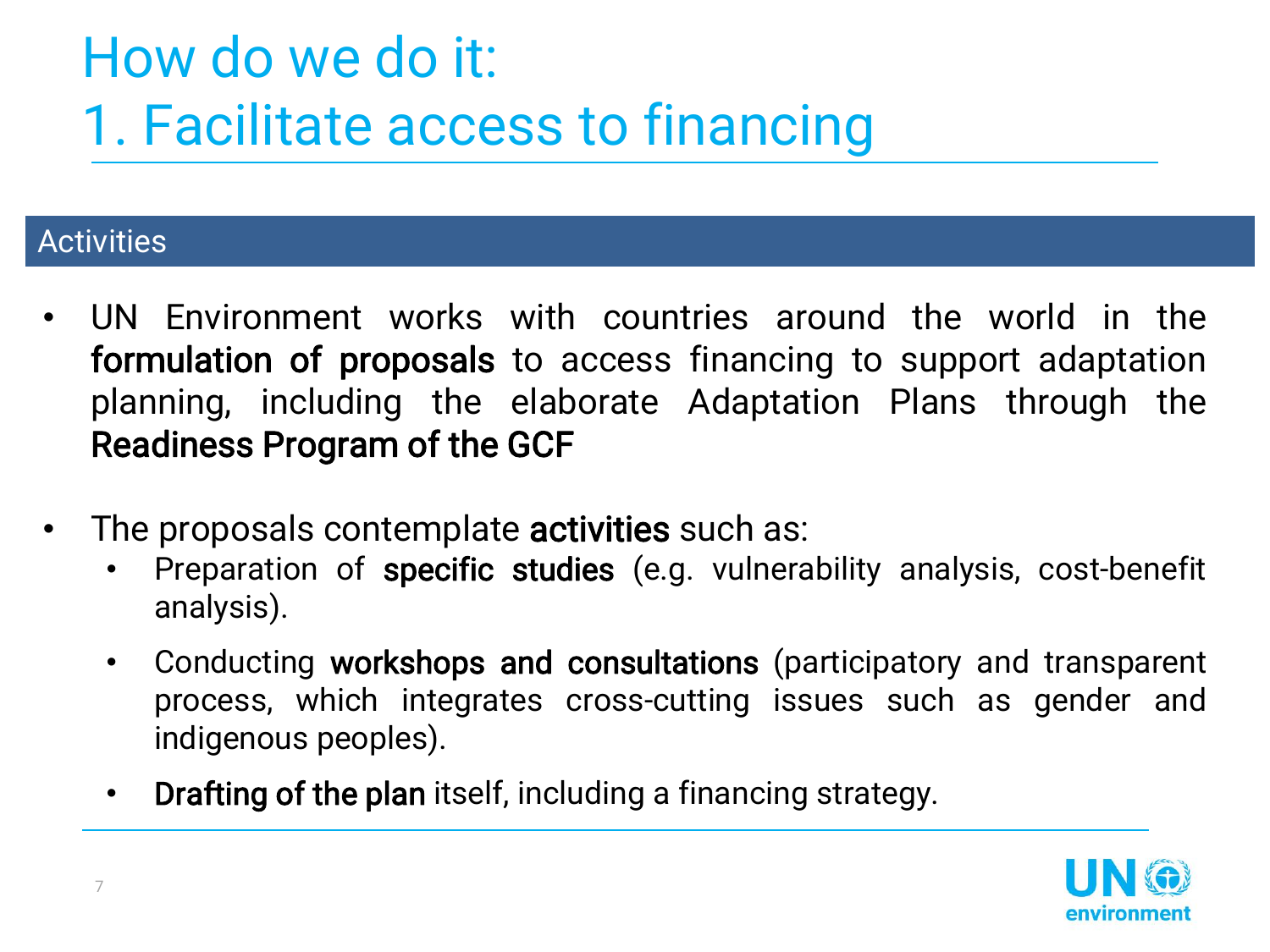### Access to financing

#### Horizontal integration

Integration of climate policies with other sectoral policies

#### Vertical Integration

Strengthen capacities of local governments to materialize adaptation at the local level



#### Dialogue process

Between different structures and actors (civil society, private sector), and levels of government

#### Long term perspective Financing strategy for

adaptation

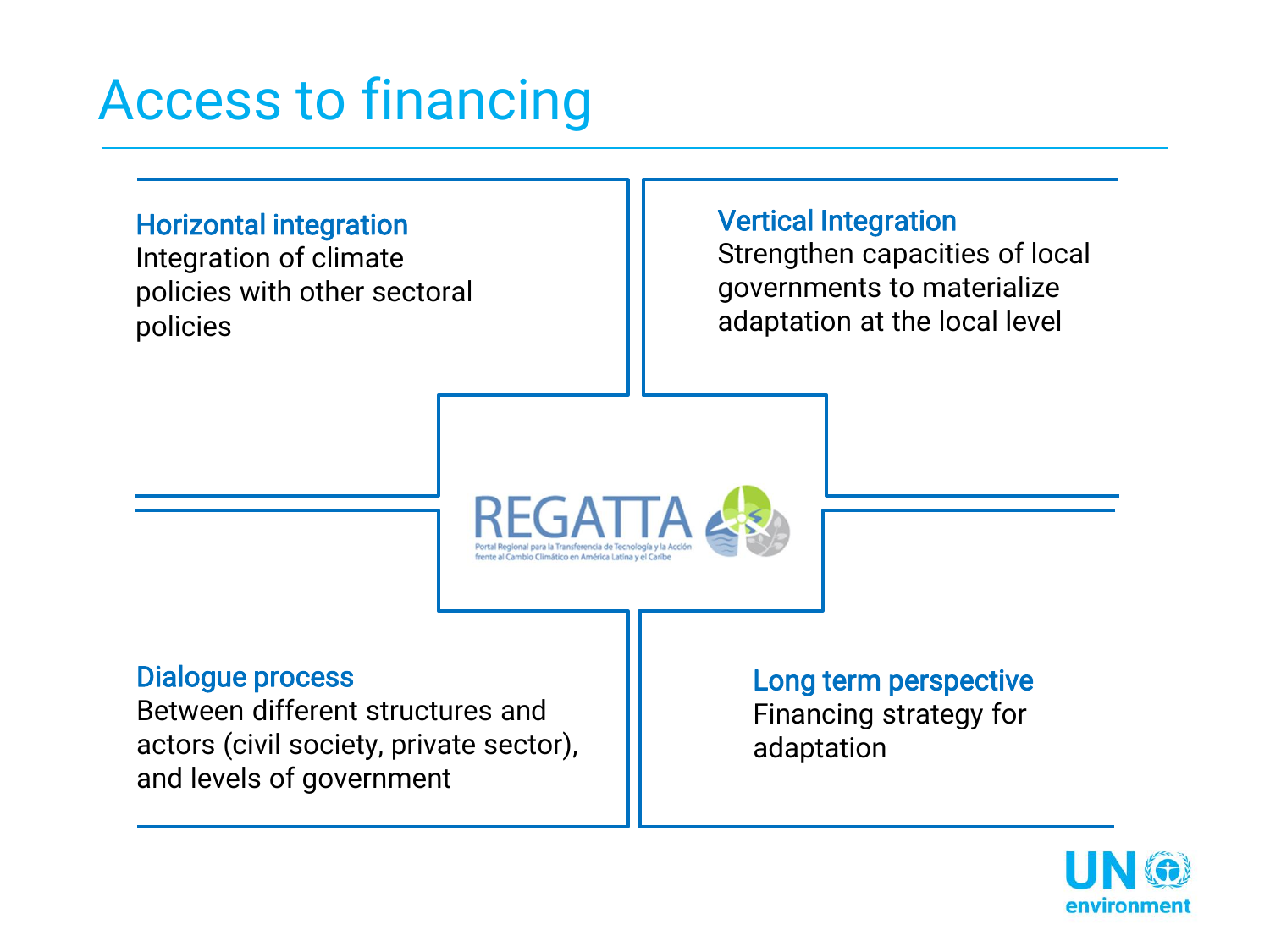## How do we do it: 1. Facilitate access to financing

#### Procedure:

- Formal request of the country (letter of expression of interest).
- Determine a focal point or work team with whom to be in regular contact during the process of preparing the proposal.
- Identify the specific objective of the proposal, logical framework and activities.
- Permanent contact with the **Donors**, who provides guidance and comments on the proposals.

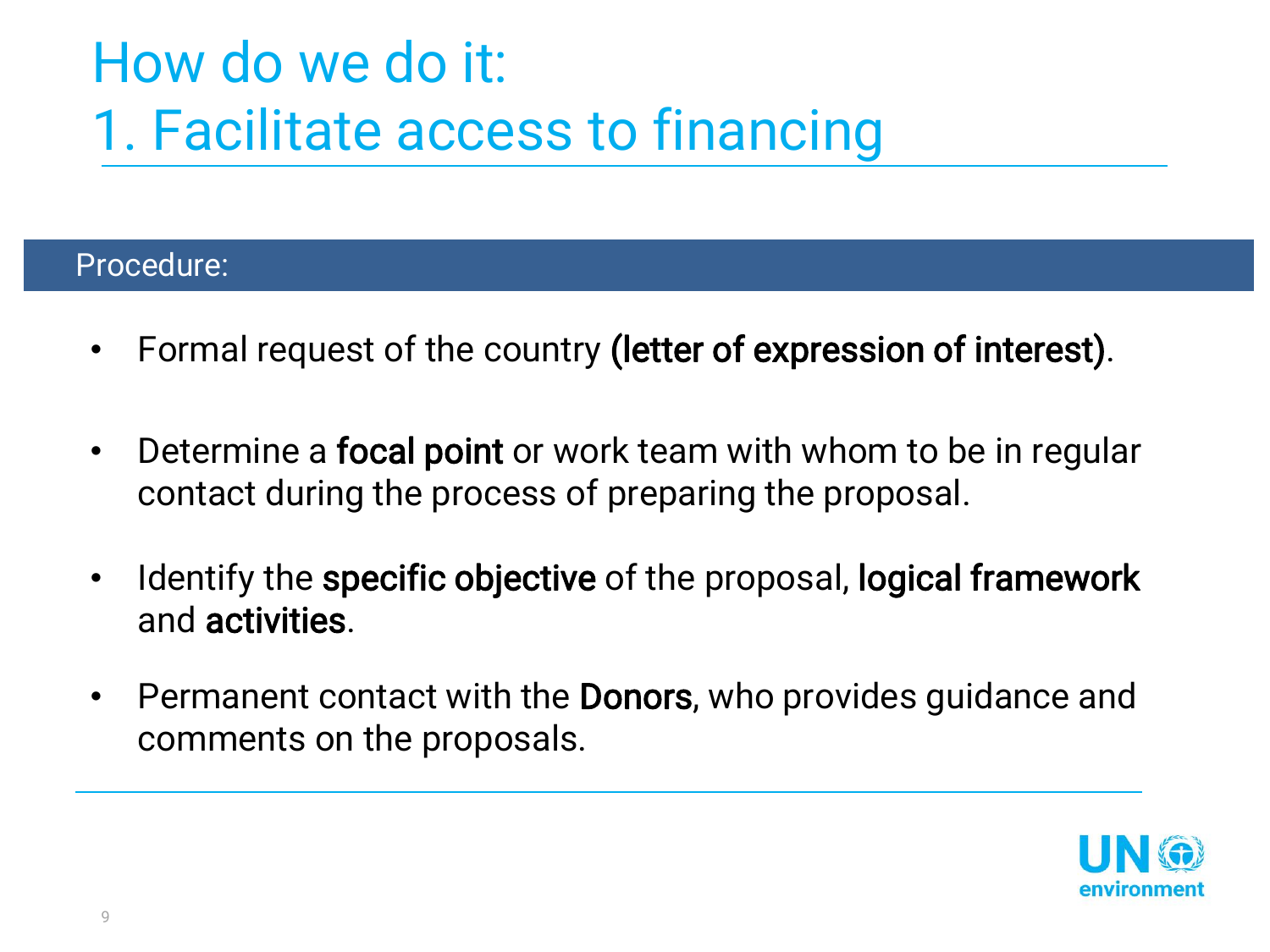## How do we do it: 2. Facilitating technology transfer



- Technical Assistance of the Climate Technology Center & Network.
- Preparation of studies and analysis in support of the NAPs process:

e.g. support for the development of the adaptation indicators system in Colombia

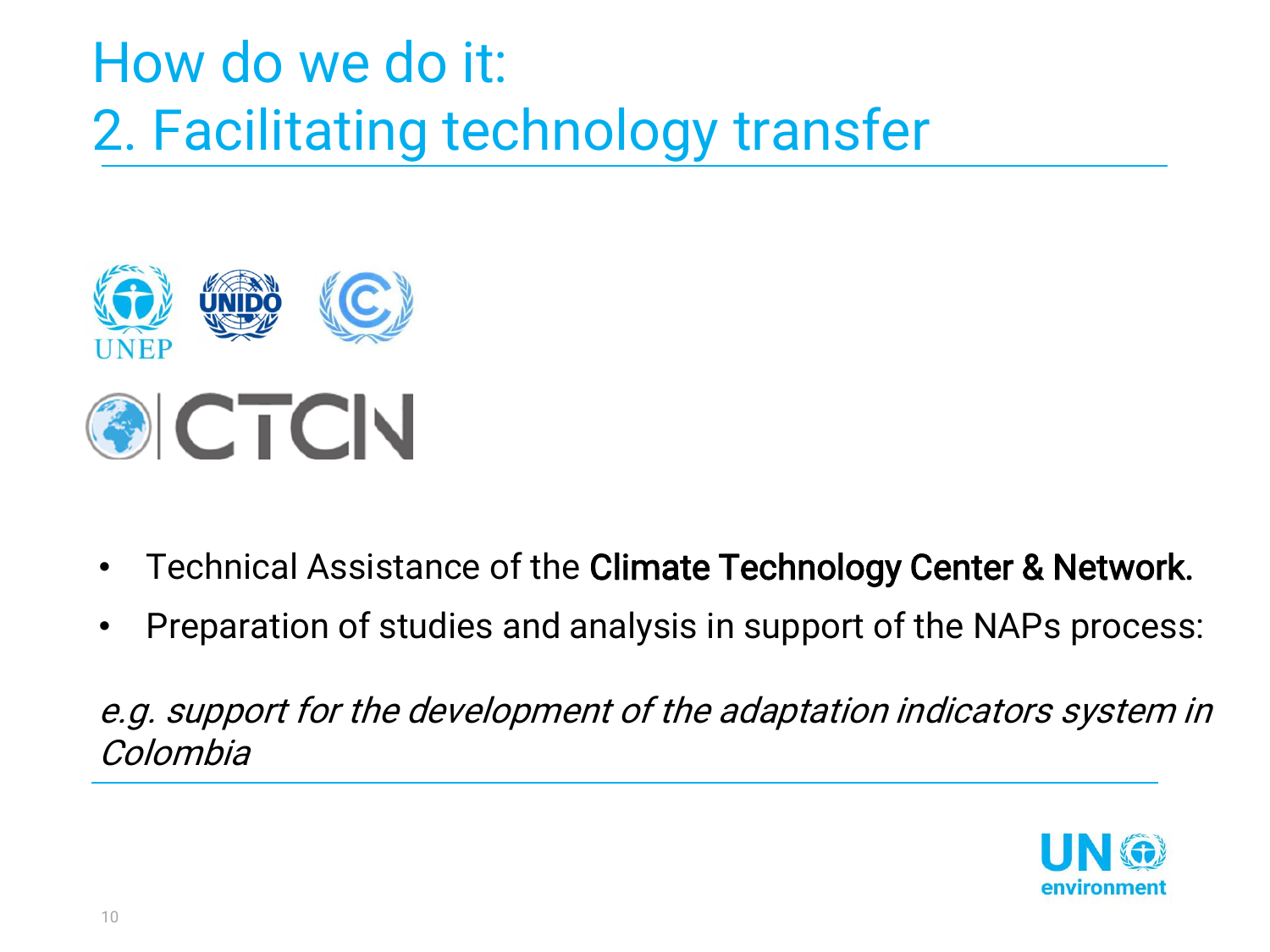### In-person events

UNDP-UN Environment Program National Adaptation Plan Global Support Programme

- Objective: Strengthen institutional and technical capacities for the development of the National Adaptation Plan.
- UN Environment: trains national teams in methodologies and tools to support the elaboration of the Plan through regional workshops:
	- **South America and Mexico: October 2016**
	- Central America: February 2017
	- Caribbean: June 2017
	- NAP Expo 2018
	- **Latin America: November 2018**